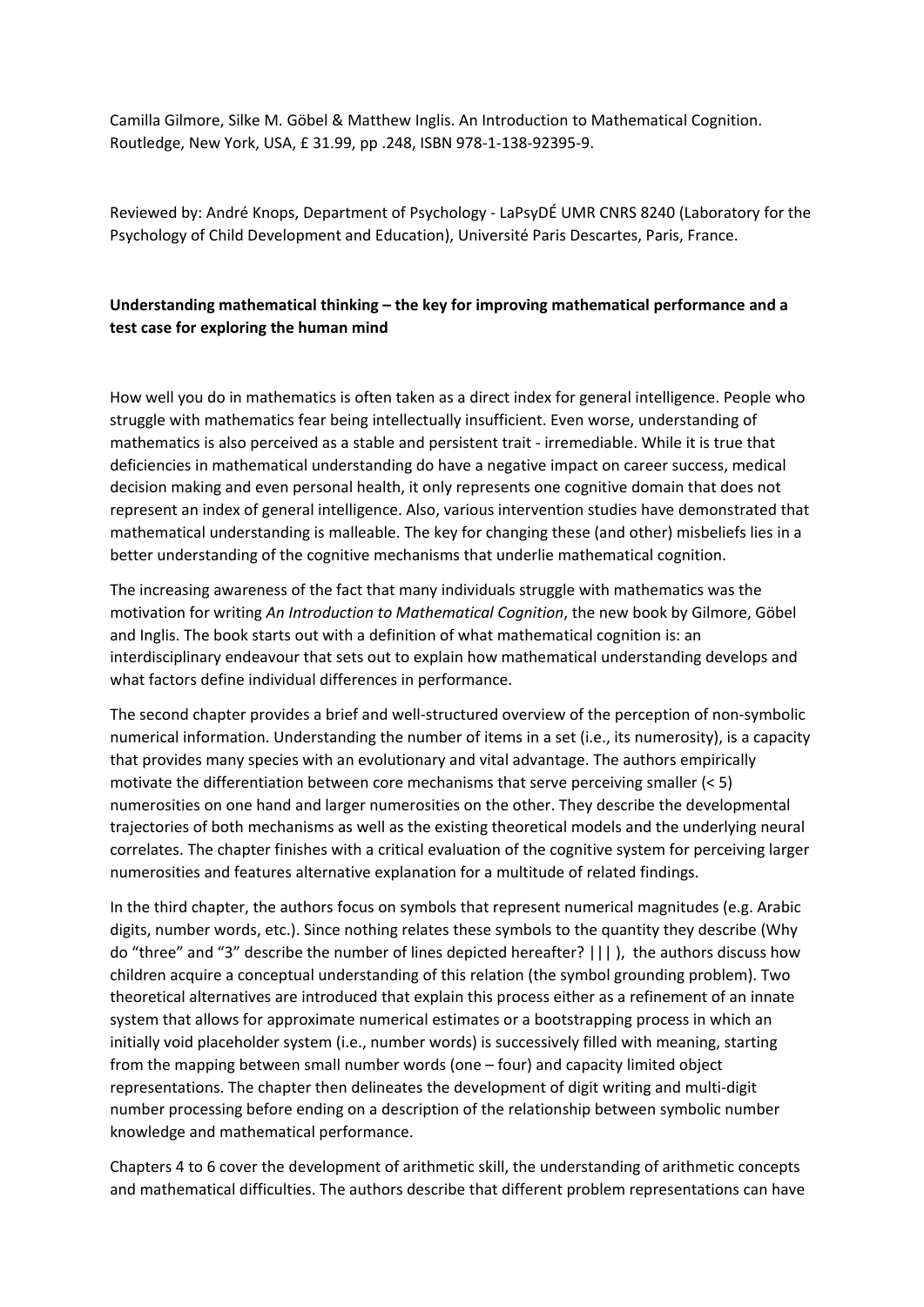significant consequences for children's arithmetic performance and what strategies can be differentiated. Arithmetic concepts (additive composition, commutativity, etc.) are explained by using well-chosen examples. The authors also present different ideas on how procedural and conceptual development may be intertwined during development. By introducing a hypothetical case study of an 8-year-old girl who struggles with mathematics in school, the authors introduce developmental deficits (developmental dyscalculia) and emotional dysfunctions (math anxiety) that impede performance.

Chapter 7 introduces number systems beyond natural numbers (i.e., positive integers), including rational numbers (e.g., 2/3), irrational numbers (e.g.,  $\sqrt[2]{2}$ ), and complex numbers (e.g., for solving equations like  $x^2 = -5$ ). They discuss how inconsistencies between natural and rational numbers (e.g., understanding that larger numbers as denominators lead to smaller magnitudes) lead to biases in the understanding of fractions. For example, many participants erroneously respond that ½ is smaller than ¼ (because 2 is smaller than 4). The understanding of rational numbers hence calls for a conceptual change.

Chapter 8 takes it yet another step forward and introduces the reader to the cognitive basis of algebra. The authors describe the difficulties students experience when being introduced to the concept of unknowns in equations (e.g.  $14 + n = 43$ ) and discuss the merit of introducing algebra and arithmetic at the same time. A crucial concept that often poses problems is how students understand equivalence. Authors show that a relational understanding of equivalence that hinges on the notion that the equal sign indicates that two sides of an equation are equivalent is advantageous in comparison to an operational understanding where the equal sign merely indicates an instruction to carry out an arithmetic operation.

Chapter 9 introduces the reader to mathematical proofs. On the basis of an introductory example, the authors demonstrate the different purposes of a proof, the difficulties students encounter with proofs (their construction; their validation; their comprehension), and why students have these difficulties (epistemic; strategic; logical). This chapter is particularly interesting because it sheds light on the largely overlooked difficulties with a central concept in mathematics from a cognitive point of view.

Chapter 10 describes how findings from the realm of reasoning and decision making (e.g. logic and conditional reasoning) relate to the investigation of mathematical cognition. Starting from the wellknown Wason selection task, the chapter nicely works out the logical meaning of conditional statements (if -> then clauses) and the way these statements are used in real life. Since mathematical proofs often take the same form, knowing about the fallacies in conditional reasoning is important for understanding them. The authors conclude by showing that logical reasoning is predictive of mathematical success and vice versa – representing a rare example of knowledge transfer to skills outside the trained domain.

As becomes evident from the brief description of the chapters' content, the book has a clear structure, going from basics of numerical understanding to higher-level mathematical concepts and mathematical reasoning. Each chapter provides a succinct description of the major theoretical concepts. One of the strengths of the book is that it identifies the most important theoretical strands and delineates their differential explanations of a given question. This is a very useful guide that can help readers who come to the field in order to better classify a given empirical finding and better apprehend its theoretical implications. The book provides instructive examples that demonstrate how mathematical cognition is an integral part of every-day life. Where available, the book describes the underlying neural correlates, mainly focusing on results from functional magnetic resonance